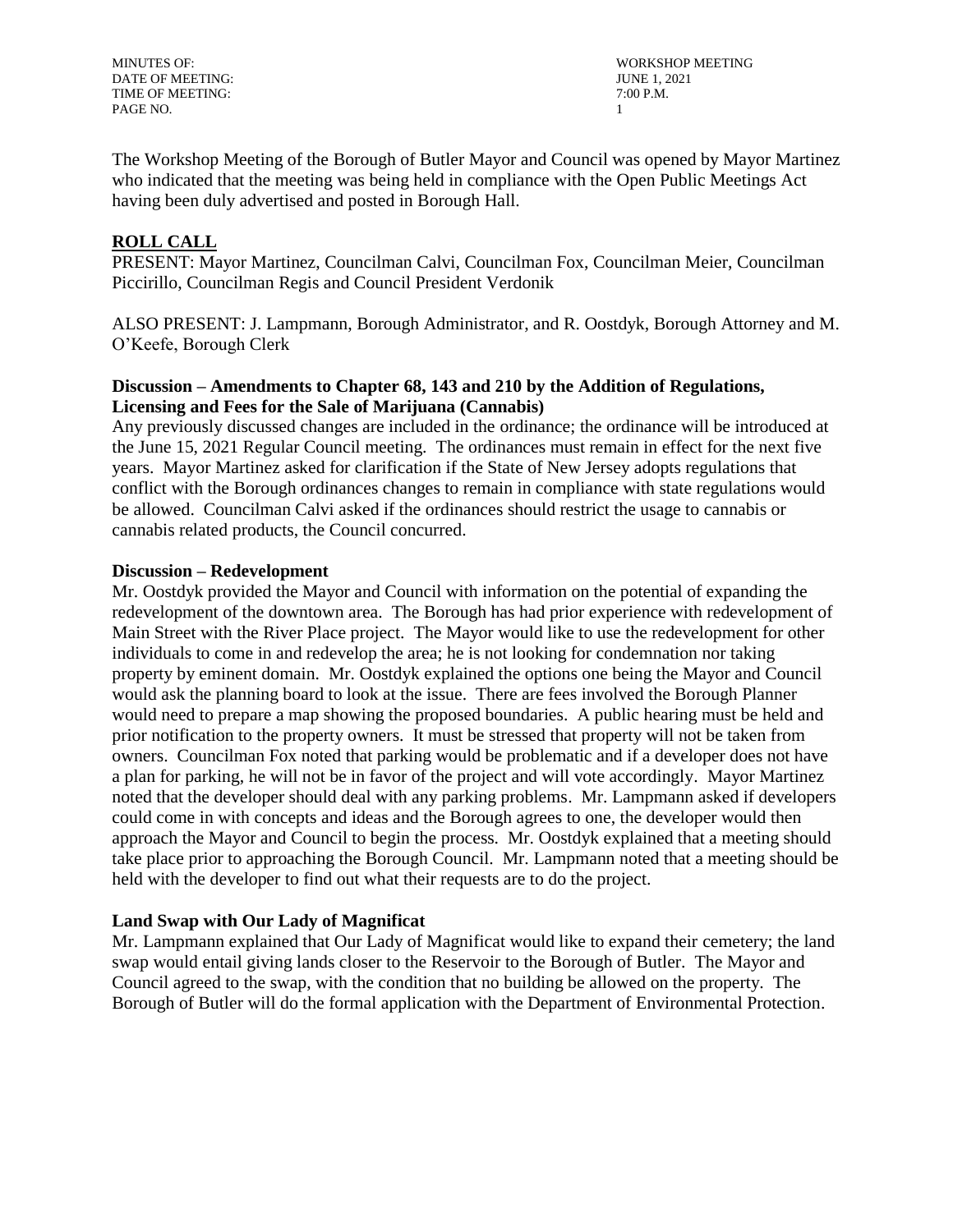DATE OF MEETING: TIME OF MEETING:  $7:00$  P.M. PAGE NO. 2

MINUTES OF: WORKSHOP MEETING<br>DATE OF MEETING: UNITS OF MEETING

## **Resolution No. 2021-52 Accepting a Deed of Dedication for Stormwater Management Infrastructure Maintenance Requirements for Block 203, Lot 2.03**  Moved: Verdonik Second: Regis

Voted Aye: Calvi, Fox, Meier, Piccirillo, Regis and Verdonik Voted Nay: None

**Resolution No. 2021-53 Approval to Submit a Grant Application and Execute a Grant Contract with the New Jersey Department of Transportation for the Pearl, Mabey and Hasbrouck Resurfacing Project** 

Moved: Fox Second: Verdonik Voted Aye: Calvi, Fox, Meier, Piccirillo, Regis and Verdonik Voted Nay: None

# **Appointment of Nadia Cartelli to fill the Unexpired Term of Nancy Moody Expiring on December 31, 2023 on the Library Board**

The appointment was approved; Ms. Cartelli will be notified.

# **OPEN PUBLIC DISCUSSION**

Mayor Martinez opened the meeting to the public at this time.

Seeing no one come forward to speak a motion was made to close the public portion of the meeting. Moved: Fox Second: Calvi All in favor.

Motion to adjourn Moved: Fox Second: Calvi All in favor.

ADJOURNMENT: 7:44 p.m.

Adopted: September 21, 2021

\_\_\_\_\_\_\_\_\_\_\_\_\_\_\_\_\_\_\_\_\_\_\_\_\_\_\_\_\_\_\_\_\_\_\_\_

Ryan Martinez, Mayor

Attest:

mary o. Ohuse

\_\_\_\_\_\_\_\_\_\_\_\_\_\_\_\_\_\_\_\_\_\_\_\_\_\_\_\_\_

Mary A. O'Keefe, RMC Municipal Clerk

Dated: September 21, 2021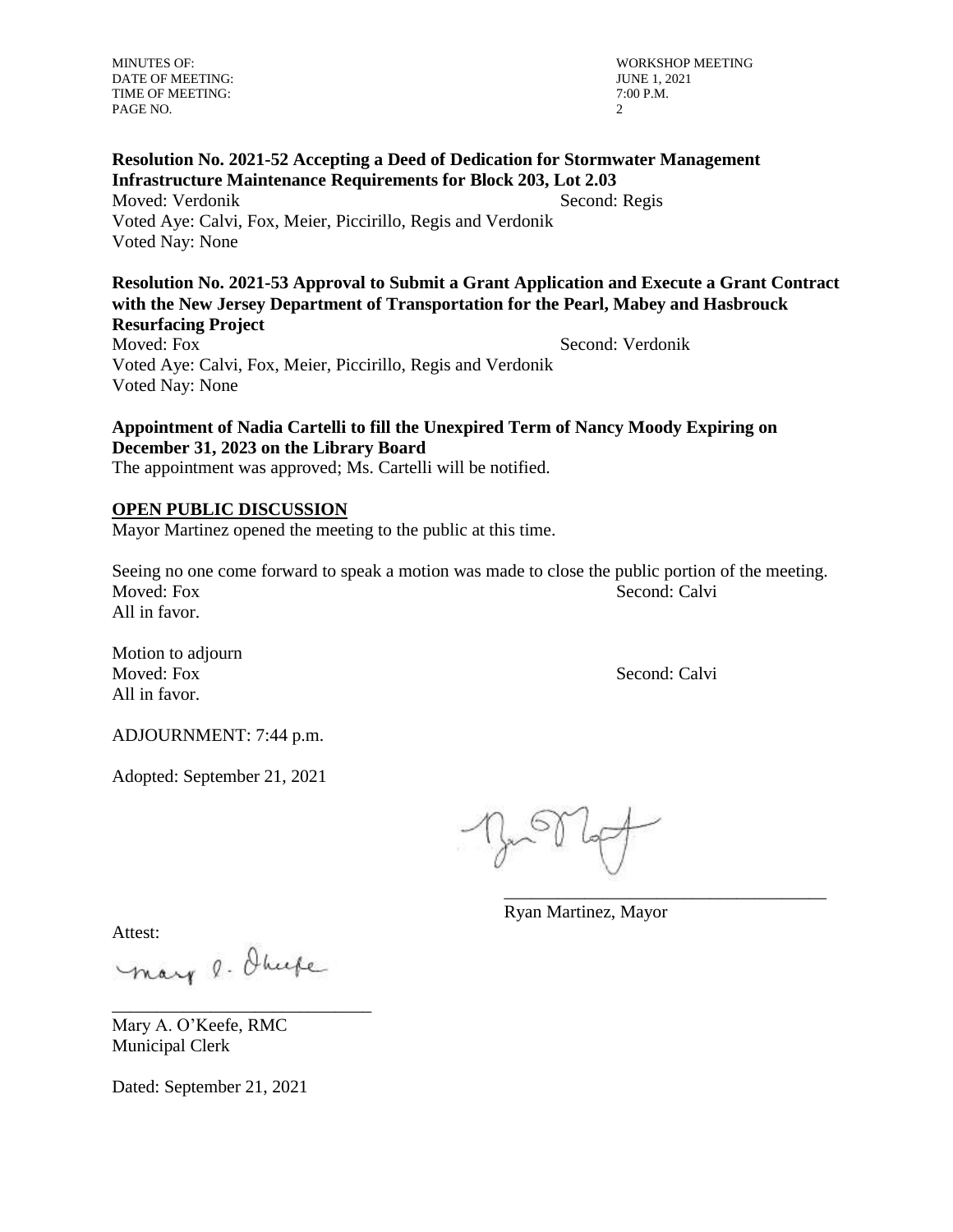**MINUTES OF:** DATE OF MEETING: TIME OF MEETING: PAGE NO.

 $f = 1$ 

r.

**WORKSHOP MEETING JUNE 1, 2021** 7:00 P.M.  $\mathcal{R}$ 

#### **BOROUGH OF BUTLER** RESOLUTION 2021-52

#### RESOLUTION ACCEPTING A DEED OF DECLARATION FOR STORMWATER MANAGEMENT INFRASTRUCTURE MAINTENANCE REQUIREMENTS BLOCK 203, LOT 2.03

WHEREAS, 1567 South Realty Limited Liability Company (Butler Nissan) is the owner of a tract of land located in the Borough of Butler designated as Lot 2.03, Block 203, on the Tax Map of the Borough of Butler; and

WHEREAS, the Planning Board of the Borough of Butler approved the application 1567 South Realty Limited Liability Company for subdivision approval of Block 203, Lot 2.03; and

WHEREAS, the development approval required that the developer provide for stormwater management infrastructure maintenance and convey the Borough deed of declaration confirming the obligations of the property owner; and

WHEREAS, the developer has provided the Borough of Butler with a Deed of Declaration as required; and

WHEREAS, the Borough of Butler desires to accept and record this Deed.

NOW, THEREFORE, BE IT RESOLVED by the Mayor and Council of the Borough of Butler, in the County of Morris and State of New Jersey, that the Borough of Butler hereby accepts a Deed of Declaration Stormwater Management Infrastructure Maintenance over a portion of Block 203, Lot 2.03 in the form attached; and be it further

RESOLVED that the Borough Attorney is authorized to submit same for recording.

Adopted: June 1, 2021

Mary Ober

Mary O'Keefe, Borough Clerk

Ryan Martinez, Mayor

机路

6 J